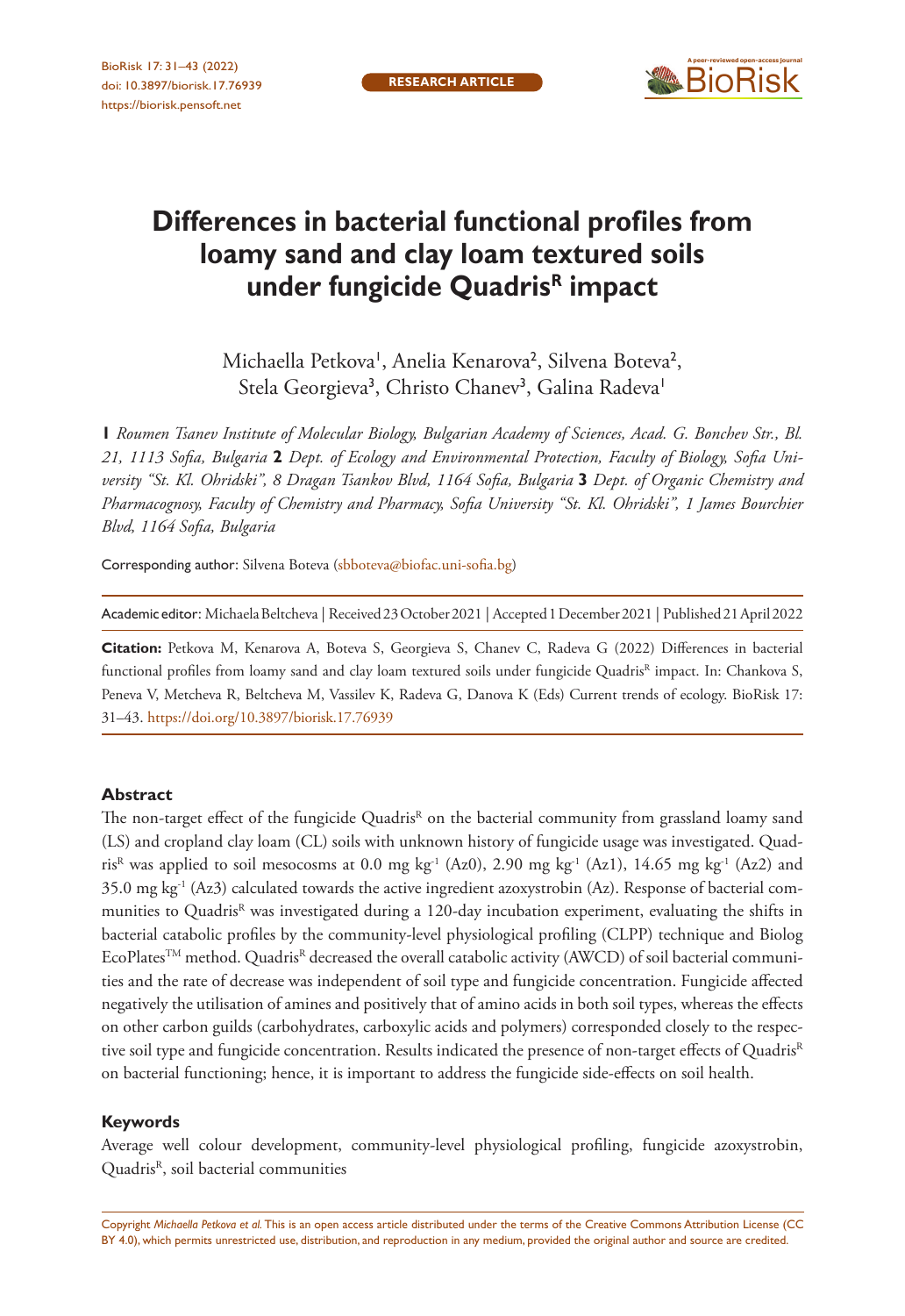## **Introduction**

Plant diseases are a common occurrence, often having a significant economic impact on yield and quality; thus, managing diseases is an essential component of production for most crops. For this reason, fungicides are used to kill fungi by damaging their cell membranes, inactivating critical enzymes or proteins or by interfering with key processes, such as energy production or respiration (McGrath 2004). One of the widely used classes of fungicides is strobilusrins (Howell et al. 2014). The first patent for a strobilurin fungicide (azoxystrobin) was introduced in 1996 (Bartlett et al. 2002) and, subsequently, a series of strobilurin fungicides (pyraclostrobin, fluoxastrobin, kresoxim-methyl, trifloxystrobin, picoxystrobin, mandestrobin and metominostrobin) were developed and marketed (Rodrigues et al. 2013). Strobilurin fungicides specifically bind to the quinol oxidation  $(Q_0)$ site of cytochrome b and inhibit mitochondrial respiration (Bartlett et al. 2002). Strobilurin fungicides control an unusually wide array of fungal diseases, including diseases caused by water moulds, downy mildews, powdery mildews, leaf spotting and blighting fungi, fruit rotters and rusts (Vincelli 2002). They are used on a wide variety of crops, including cereals, field crops, fruits, tree nuts, vegetables, turf-grasses and ornamentals.

These pesticides are designed to manage fungal pathogens, although their broadspectrum mode of action also produces non-target impacts. Due to the unique mechanism of action, strobilurins may directly affect soil fungi by inhibiting mitochondrial respiration, inducing a shift from fungal to bacterial dominance in soil activities (Baćmaga et al. 2015). Strobilurins may affect not only soil fungi, but also soil bacteria (Baćmaga et al. 2015), archaea (Howell et al. 2014) and invertebrates (Han et al. 2014). For instance, Baćmaga et al. (2015) reported negative effects of azoxystrobin not only on soil fungi, but also on soil organotrophic bacteria and actinomycetes. Most of the earlier studies reported low to negligible effects of Az alone or Az containing fungicides on bacterial diversity, but the knowledge of fungicide effects on bacterial metabolic activity is still insufficient.

The aim of this study was to elucidate the effects of Quadris<sup>R</sup>, Az containing fungicide, on soil bacterial metabolism. The study suggested that Quadris<sup>R</sup> can potentially cause long-term adverse effects on soil nutrient turnover, affecting bacterial metabolism, although bacteria are considered as fungicide non-target organisms.

#### **Material and methods**

#### Sampling site and preliminary soil preparation

In this study, two soils with different histories of management practice were used. Five subsamples were pooled randomly from the surface layers (0–20 cm) of grassland and cropland located near Gabra Village (Sofia Region, Bulgaria): 42°31'48.36"N, 23°37'28.20"E (Fig. 1). The subsamples per soil type were sieved through a 2 mm mesh and mixed in aliquots after determining the dry weights of 1 g sample at 105 °C in an oven for 24 hr.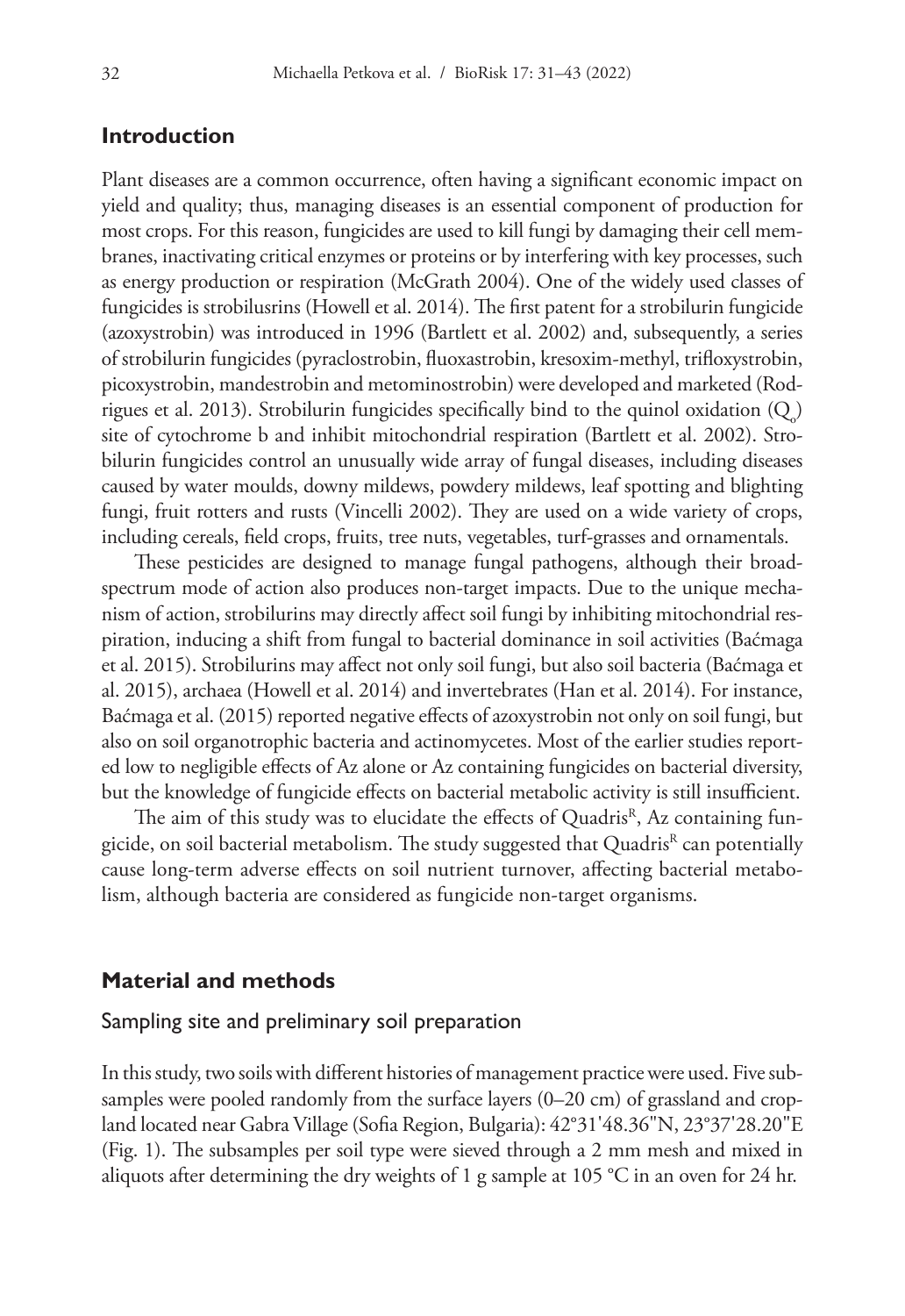

**Figure 1.** Map of Gabra Village territory (red line and red mark) and the sampling site (blue mark).

## Mesocosm experimental design

Four sets of three replicated mesocosms (2 kg) were prepared for each soil type. The following treatments were studied: control (Az0) and Quadris<sup>R</sup> amendments of 2.90 mg kg<sup>-1</sup> (Az1), 14.65 mg kg<sup>-1</sup> (Az2) and 35.00 mg kg<sup>-1</sup> (Az3), calculated towards the active ingredient – Az. Soil water content was adjusted to 60% of the maximum water holding capacity and it was maintained with sterile distilled water during the experiment. The mesocosms were incubated at  $22 \pm 1$  °C in dark to prevent physical degradation of Az by light. Soil samples were collected randomly in triplicates from each mesocosm on the 1<sup>st</sup> (D1), 30<sup>th</sup> (D30), 60<sup>th</sup> (D60), 90<sup>th</sup> (D90) and 120<sup>th</sup> (D120) day after fungicide application.

# Soil physico-chemical properties

Soil texture was defined and classified according to ISO 11277 (2009) and SSDS (1993), respectively. Soil pH was measured potentiometrically (HANNA Instruments) after mixing soil in 0.01 mol  $l^1$  CaCl<sub>2</sub> solution and shaking for 30 min (1:5; weight: volume). Soil nitrate  $(\text{NO}_3\text{-N})$  and ammonium  $(\text{NH}_4\text{-N})$  nitrogen and phosphates  $(P_2O_5)$  were determined spectrophotometrically, according to the methods of Keeney and Nelson (1982) and Olsen (1982), respectively.

# Az residues in soil

The method of Az soil residues extraction and determination was explained in detail in Aleksova (2020). Recovery rates of Az in each sample were satisfactory at 80.0%– 85.0%. Modelling of Az dissipation in soils was conducted according to the recommendations of the FOCUS group (2006), using an Excel file (FOCUS\_DEGKIN V2) provided online by the group. The same file was used to calculate the time of 50% reduction in Az soil concentrations (DT50).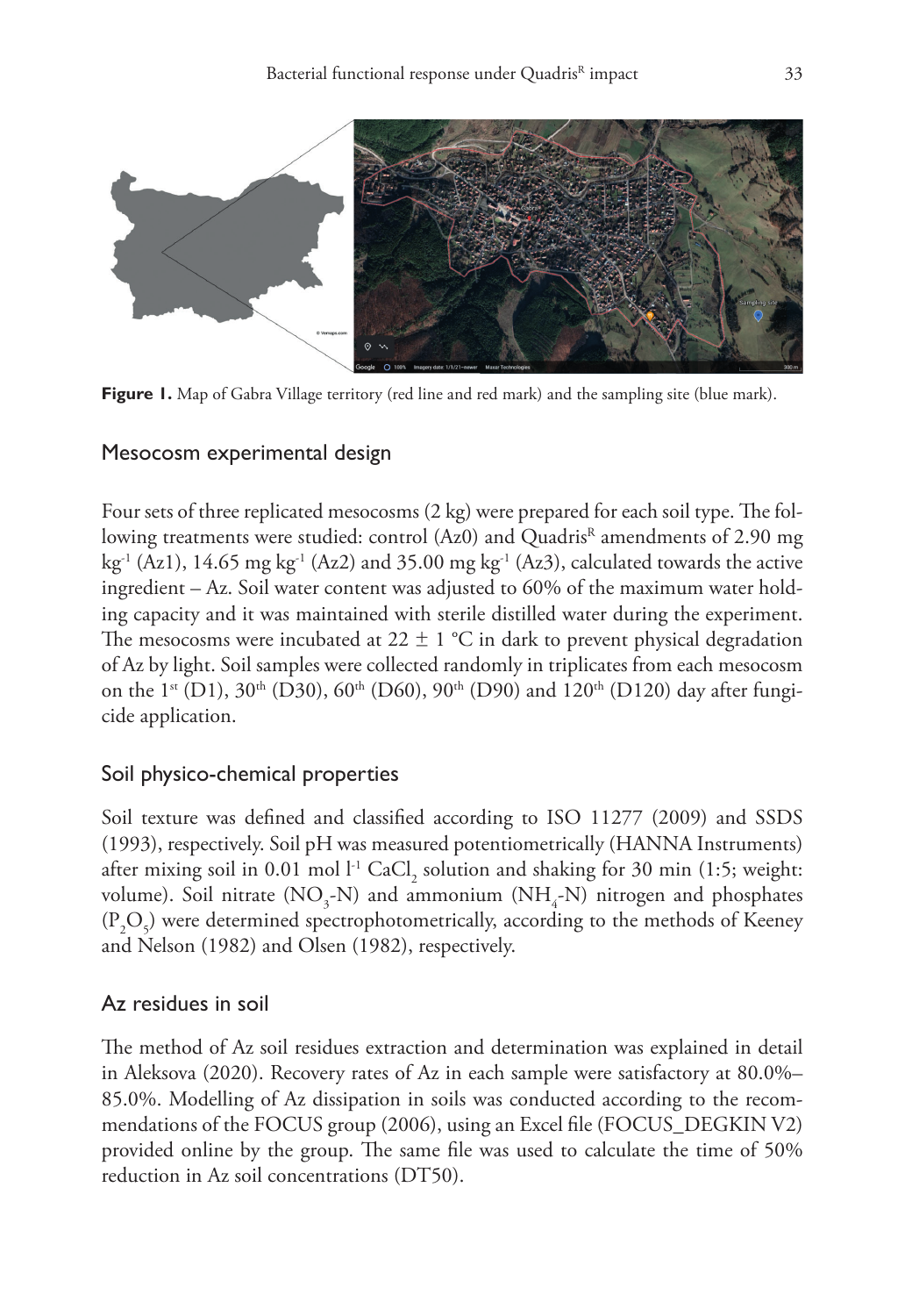#### Community level catabolic activity and physiological profiling

EcoPlates (Biolog Inc., Hayward, CA, USA) were used to establish the changes in CLPPs over time. The procedure of plates' inoculation, cultivation and monitoring (every 12 hr for 5 days) was described in detail in Kenarova et al. (2014). During the initial data processing, the control OD was subtracted from the OD of each carbon source (CS) well and the CSs with corrected OD < 0.25 were considered as nonoxidised and their values were set to zero (Garland 1996). Biolog CSs were grouped according to Weber and Legge (2009) into five carbon guilds (CGs) depending on their chemical moieties: carbohydrates (CH; 10 CSs), polymers (Polym; 4 CSs), carboxylic acids (CA; 9 CSs), amino acids (AA; 6 CSs) and amines/amides (Amin; 2 CSs). The Biolog-derived data were used to evaluate the bacterial metabolic activity (AWCD) (Garland and Mills 1991) and the pattern of CLPP (Kenarova et al. 2014).

#### Data analysis

Each data point in the paper represented the mean value of the respective Az soil amendment  $\pm$  standard deviation. One-way ANOVA, followed by Tukey's test, was performed to examine the differences in the means of soil (pH,  $NO_3$ -N,  $NH_4$ -N,  $P_2O_5$ , Az) and bacterial (AWCD and CLPP) parameters. Principal component analysis (PCA) was performed with soil abiotic data to assess the differences in soil physical environments after Quadris<sup>R</sup> application. The differences in CLPPs between soil types and amongst fungicide concentrations were assessed with the graph 'one-to-one' technique. The above statistics were performed with the package PAST (Hammer et al. 2001) at a level of significance  $p < 0.05$ .

#### **Results**

#### Soil environments

The soil textures of grassland and cropland were classified as loamy sand (LS; 2% clay, 15% silt and 83% sand) and clay loam (CL; 27% clay, 37% silt and 36% sand), respectively. Soils were well abundant in organic carbon (LS: 21.92  $\pm$  1.41 g kg<sup>-1</sup> and CL:  $23.4 \pm 3.11$  g kg<sup>-1</sup>) and Kjeldahl nitrogen (LS:  $2.20 \pm 0.21$  g kg<sup>-1</sup> and CL:  $2.64$  $\pm$  0.34 g kg<sup>-1</sup>), both of them fluctuating insignificantly during the incubation time. Soil pH was moderately acidic (5.63) at LS and neutral (6.99) at CL and, during the incubation, it decreased significantly (LS: by  $Az1 - 8\%$ ,  $Az2 - 12\%$  and  $Az3 - 14\%$ ) and insignificantly (CL: by Az1 – 0.8%, Az2 – 1.1% and Az3 – 1.3%) in fungicide amended soil mesocosms. Quadris<sup>R</sup> application increased the overall soil  $\mathrm{NO_{3}\text{-}N-}$ in LS by 10% (Az1), 13% (Az2) and 20% (Az3) and, in CL, by 70% (Az1), 34% (Az2) and 19% (Az3). On the other hand, the overall soil  $NH_{4}$ -N concentrations decreased by 15% (LS) and 39% (CL). Soil concentrations of  $P_2O_5$  were much more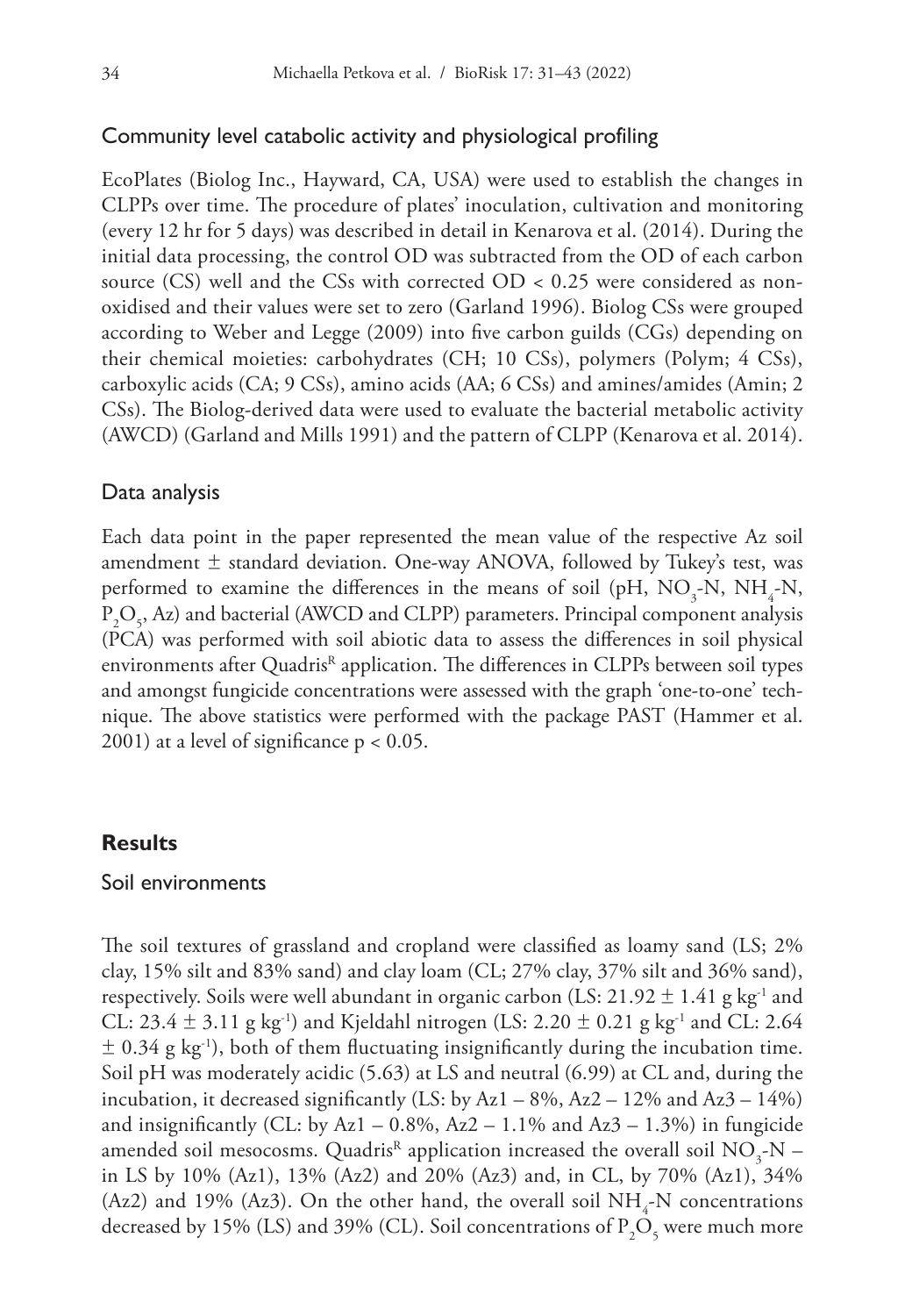Az soil residues decreased over time and the rate of decrease was higher for LS than those for CL – DT50 ranged for LS from  $36.5 \pm 7.1$  (Az1) to  $86.6 \pm 4.1$  (Az3) days, whereas those for CL ranged from  $130.8 \pm 7.8$  (Az1) to  $212.1 \pm 3.2$  (Az3) days.

PCA, based on soil physico-chemical properties and Az soil residues, was conducted in order to elucidate the similarity amongst soil physical environments (Fig. 2) and the analysis indicated: 1) the respective LS and CL mesocosms differed significantly from each other, except Az1 where fungicide input approximated to the physical environments of LS and CL on D90; 2) significant differences within-soil physical environments were detected, except those of Az1 and Az2 at LS on D60; 3) temporal fluctuations of CL physical environments were smaller than those of LS.

#### Bacterial metabolic activity

The AWCD of Az0 (CL) -1.69 OD was calculated to be around 35% higher than that of Az0  $(LS)$  -1.25 OD. Quadris<sup>R</sup> application decreased the overall mean value of AWCD (except Az1 at LS and Az2 at CL) and the changes were significant (Az3 at



**Figure 2.** Spatial projection of the first two principal components (PC 1 and PC 2) with an ordination plot related to soil physical environments of Quadris<sup>R</sup> amended  $(Az1 - Az3)$  and un-amended  $(Az0)$ loamy sand (LS) and clay loam (CL) soil mesocosms.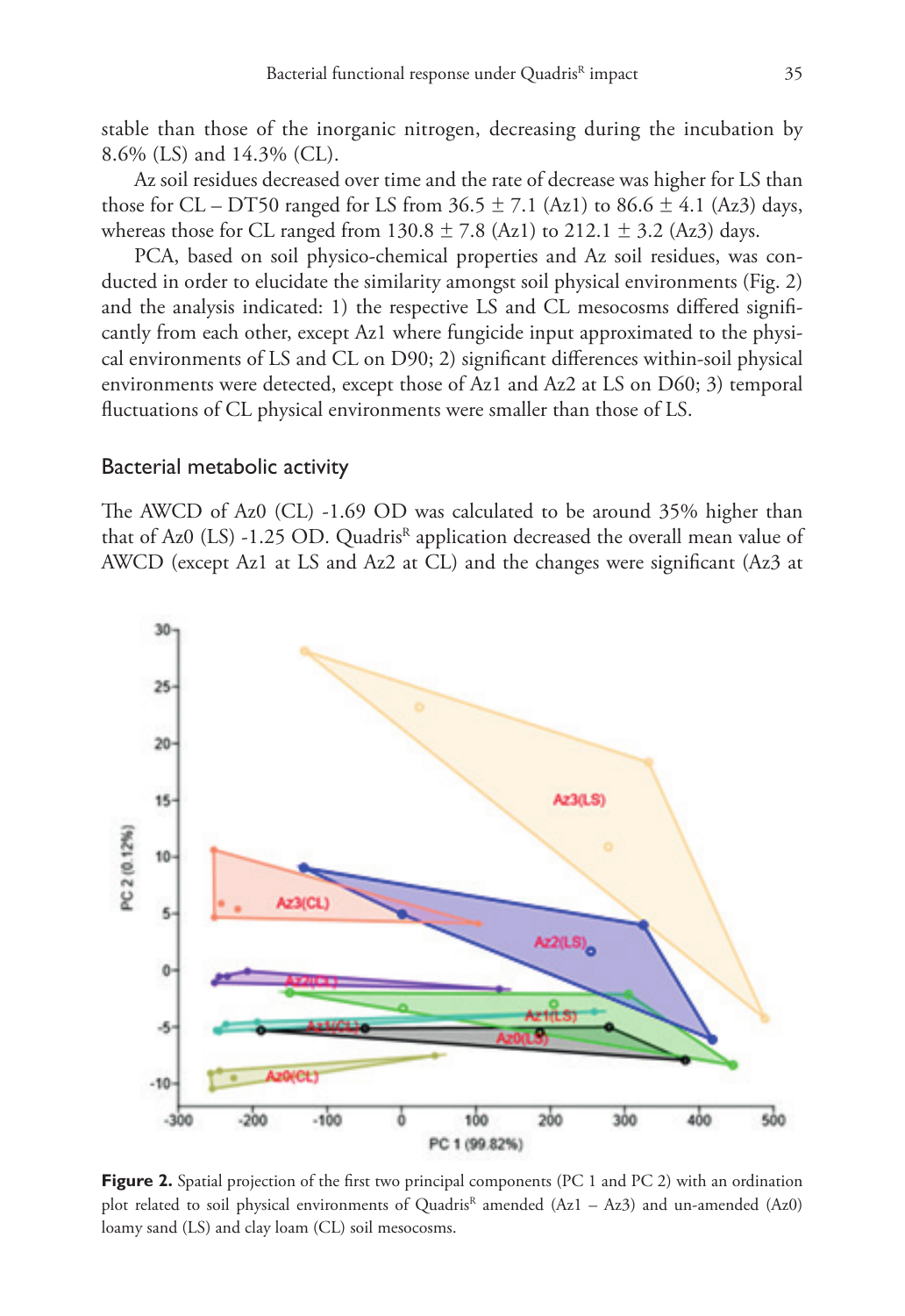LS and Az1 and Az3 at CL) and insignificant (Az2 at LS). A stimulation effect was recorded for Az1 (LS) and Az2 (CL), being significant only for the second one. Temporal Quadris<sup>R</sup> effects on bacterial metabolism were very similar, independent both on fungicide concentration and soil type – AWCD profiles manifested a decrease in bacterial metabolism for at least two months  $(D1 - D60)$ , followed by recovery  $(D60 - D90)$ and stimulation (D120). Different metabolic profiles over time were formed for Az2 and Az3 at CL – permanent stimulation (Az2, except on D1) and dramatic decrease (Az3 after D60) after fungicide application. The values of Quadris<sup>R</sup> that influenced AWCDs were much higher than that of Az0 on D120 (except Az3 at CL) and the rates of stimulation were in reverse- (LS) and non- (CL) relationships with the applied fungicide concentrations.

One-way ANOVA showed that the respective AWCD means of Az1 and Az3 did not differ significantly between LS and CL ( $F \lt 2.05$ ,  $p > 0.16$ ), opposite to that of Az2 (F = 18.5, p = 0.000).

#### Community level physiological profiling

It was obvious that bacterial metabolism was changed under Quadris<sup>R</sup> impact, but AWCD was not sufficiently powerful to demonstrate the differences of these changes as a dependence of the applied fungicide concentration and soil properties. Therefore, after grouping the EcoPlate carbon sources into carbon guilds (CG), the CLPP approach and 'one-to-one' analysis were used to elucidate the intrinsic nature of AWCD changes (Fig. 3). Between-soil analysis indicated that, after Quadris<sup>R</sup>, LS differed from CL by the utilisation of: 1) CH and  $CA - Az1$ , 2) all  $CGs$ , except  $CH - Az2$ , and 3) all  $CGs$ – Az3. Within-soil 'one-to-one' analysis demonstrated the effects of increasing fungicide concentrations on the utilisation of CGs in the respective soil type and they were significant at: 1)  $LS - all$  fungicide concentrations influenced the utilisation of  $CH$ (positively at Az1 and Az2 and negatively at Az3) and Amin (negatively at Az1 – Az3); Az1 and Az2 stimulated the utilisation of AA; Az3 decreased the utilisation of Polym and 2) CL - all fungicide concentrations influenced the utilization of-Amin (positively at Az2 and negatively at Az1 and Az3); Az1 and Az2 stimulated the utilisation of AA and CA (except Az1); Az3 decreased the utilisation of CH and Polym.

#### Metabolic diversity

In order to understand the insights of changes in CG utilisation rates under Quadris<sup>R</sup>, the overall number of utilisable CSs were counted – metabolic richness, as well as the index of carbon sources' utilisation evenness per CG.

Most of the changes occurred in CGs related to shifts into the "evenness" rather than the "richness" of utilisable CSs. For example, the richness changes under Quadris<sup>R</sup> were detected only for the utilisation of CHs and CAs at CL - utilisation of carbohydrate D-Xylose (Az1 – Az3) was inhibited, whereas that of carboxylic acids, γ-Hydroxybutyric acid (Az1) and 2-Hydroxy benzoic acid and α-Ketobutyric acid (Az2 and Az3), was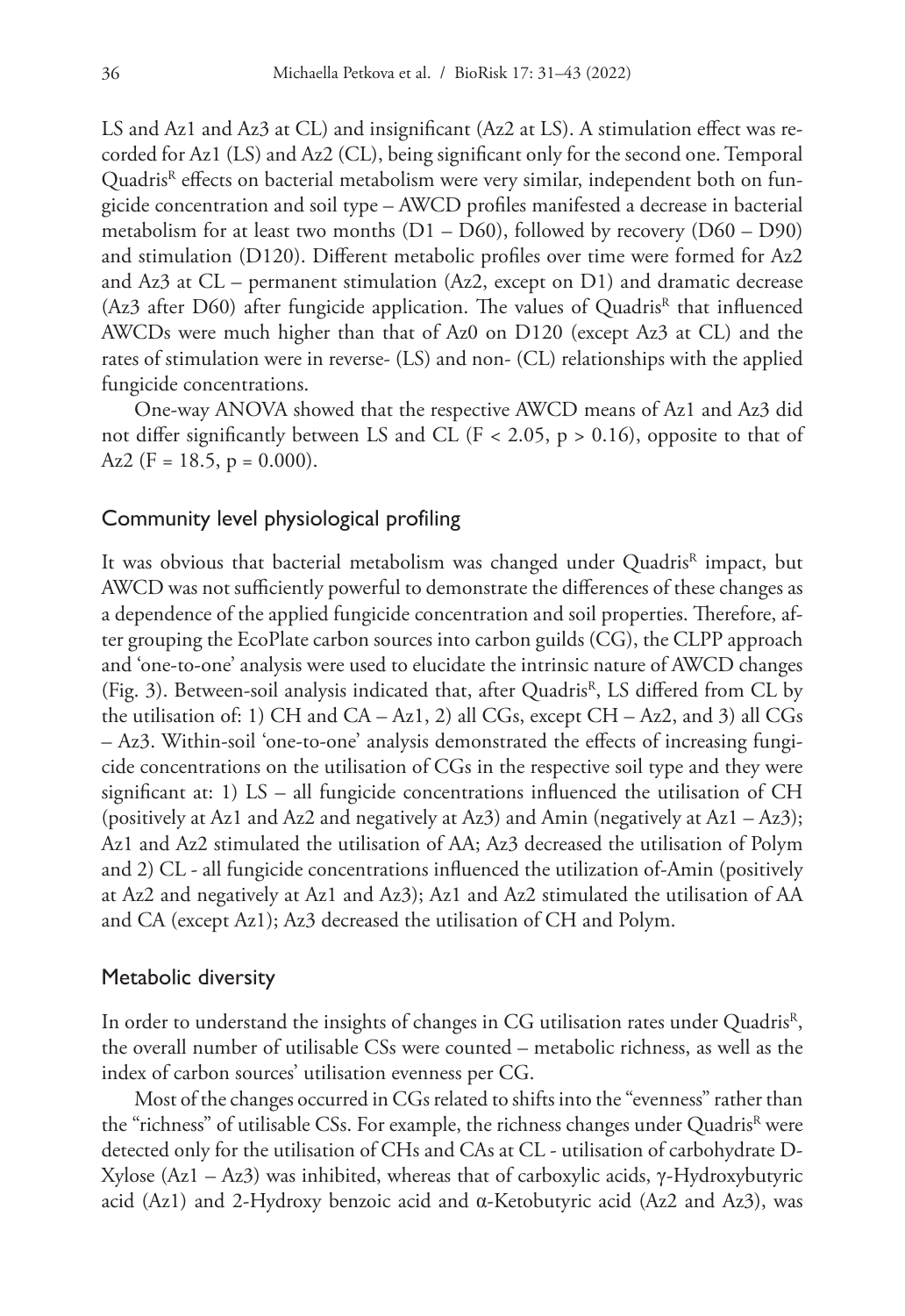

**Figure 3.** 'One-to-one' comparison of CLPPs between loamy sand and clay loam (LS – CL) soil mesocosms and between Quadris<sup>R</sup> un-amended (Az0) and fungicide-amended soil mesocosms (Az1 – Az3) per soil type. Diamond symbols illustrate the mean  $(n = 3)$  utilisation rate of the respective carbon guild, bars illustrate the standard deviations and colour denotes the fungicide concentration - Az1: green, Az2: blue and Az3: red.

stimulated. Much more changeable amongst soil mesocosms was the index of metabolic evenness. The greatest between-soil type differences were detected at: 1) Az1, where Quadris<sup>R</sup> increased the metabolic evenness of Polym, CA and Amin at LS and decreased that at CL and 2) Az3, where Quadris<sup>R</sup> increased the metabolic evenness of CH, Polym and CA at CL and decreased that at LS. The between-soil type similarity was found at Az2, where Quadris<sup>R</sup> increased the metabolic evenness of CA, AA and Amin.

#### **Discussion**

#### Soil physical environment

Soil amendments with Quadris<sup>R</sup>, even by the lowest fungicide concentration, created new physical environments referring mainly to changes in soil pH, nitrogen pool and presence of allochthones substrates (Az and Quadris<sup>R'</sup>s adjuvants). Similar soil acidification after Az application was also reported by earlier studies (Ghosh and Singh 2009; Singh et al. 2010), explaining this fact by the formation of azoxystrobin acid as the major product of fungicide degradation. In this study, the decrease in pH was recorded immediately after fungicide application (D1), assuming that azoxystrobin acid was not the only determinant of soil acidification. Probably, some of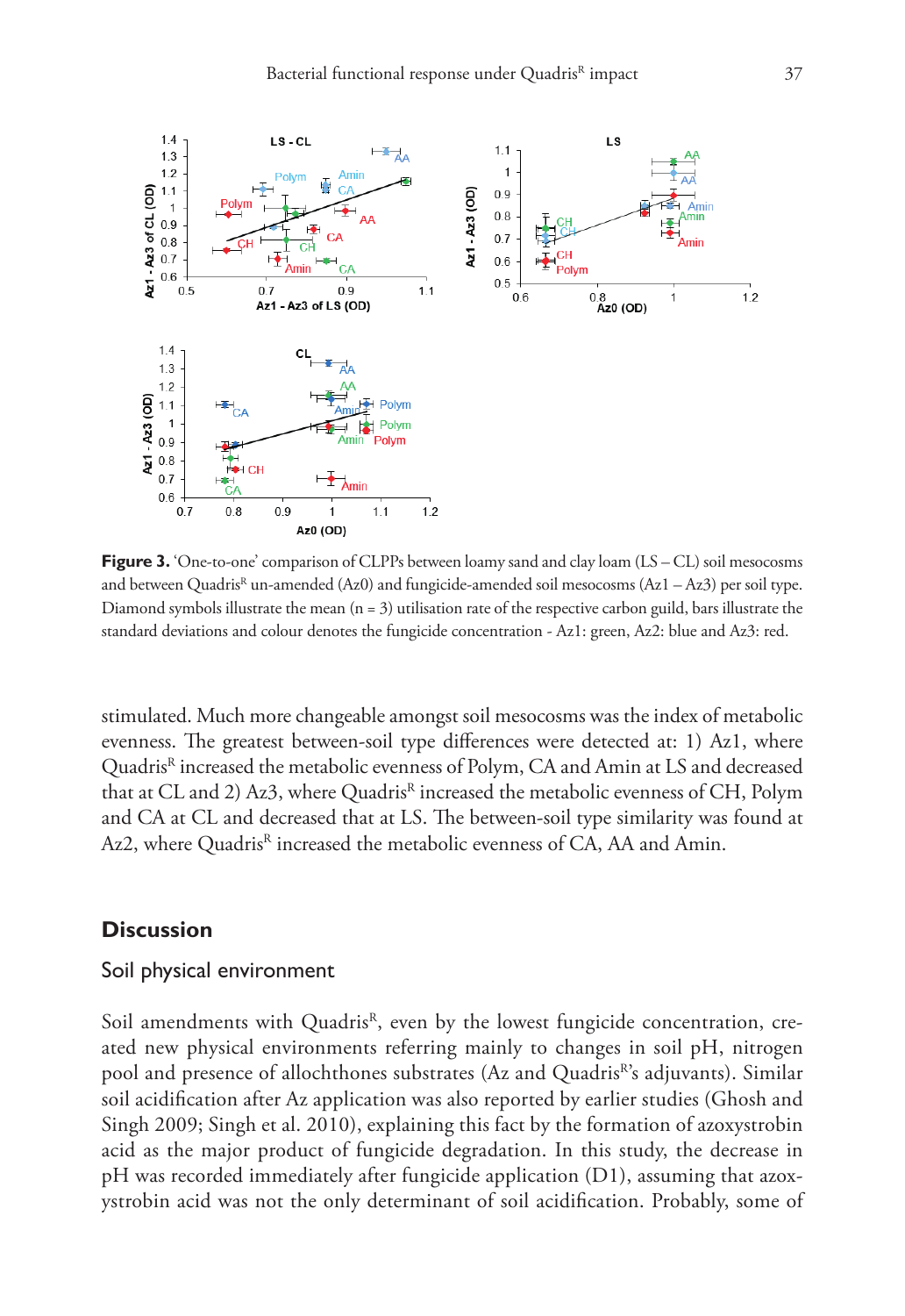the Quadris<sup>R</sup> ingredients contributed also to soil acidification. We supposed that soil acidification might influence directly and/or indirectly bacterial metabolism, shifting community composition into growth of acidophiles and influencing nutrient solubility (bioavailability).

Soil amendments with Quadris<sup>R</sup> influenced the soil nitrogen pool, changing bioavailable concentrations and forms of inorganic nitrogen which could be related to the adjuvants presented in fungicide commercial formulations (Devare et al. 2007; Mijangos et al. 2009), fungicide metabolisation (Cycoń et al. 2011; Baćmaga et al. 2017) and accumulation and degradation of proteins released from killed soil inhabitants (Wu et al. 2014; Zhang et al. 2014). Since nitrification and mineralisation play important roles in nutrient turnover (Edwards et al. 1995), it seems that shifts in soil inorganic nitrogen could disrupt these processes and impact overall soil quality and productivity. Additionally, proportions of soil  $\rm NO_3\text{-}N$  and  $\rm NH_4\text{-}N$  could also influence the utilisation rates of nitrogen containing CSs. We supposed that Az was more bioavailable in LS compared to CL and it influenced its persistence, half-life and toxicity to soil organisms. According to DT50, Az could be considered as a low to medium persistent fungicide in LS and highly persistent in CL.

The ordination of soil physical environments demonstrated that Quadris<sup>R</sup> application in increasing concentrations influenced soil properties, creating new physical environments. We supposed that newly-created environments might influence soil bacteria to adapt their metabolism.

#### Fungicide effects on soil bacteria

In this study, we evaluated the Quadris<sup>R</sup> effects on soil heterotrophic bacteria, which display a substantial role in plant growth rates, mineralising dead organic matter and detoxifying a range of exogenous substances. Bacteria are considered as Az non-target organisms, due to the fungicide mode of action on mitochondrial respiration (Bartlett et al. 2002). In fact, earlier reported data, referring to bacterial community composition (Howell et al. 2014) and functioning (Sułowicz et al. 2016; Wang et al. 2020) under Az, were very contradictory. We hypothesised that fungicides influenced soil bacterial metabolism indirectly by changes in soil biotic and abiotic properties. Two main metabolic criteria were followed during the soil mesocosms' incubation: 1) community metabolic activity expressed by AWCD and 2) community metabolic profiles (CLPP) expressed by carbon guilds' utilisation rates and metabolic diversity. In the case of detected fungicide impacts, it was important to mention if there were any relationships to soil type and, in particular, with some of the studied soil properties.

#### Community metabolic activity (AWCD)

Quadris<sup>R</sup> application influenced bacterial metabolism for at least four months, decreasing it in most of the soil mesocosms, except at Az1 (LS) and Az2 (CL). The most serious negative effects were detected during the first two months after fungicide application,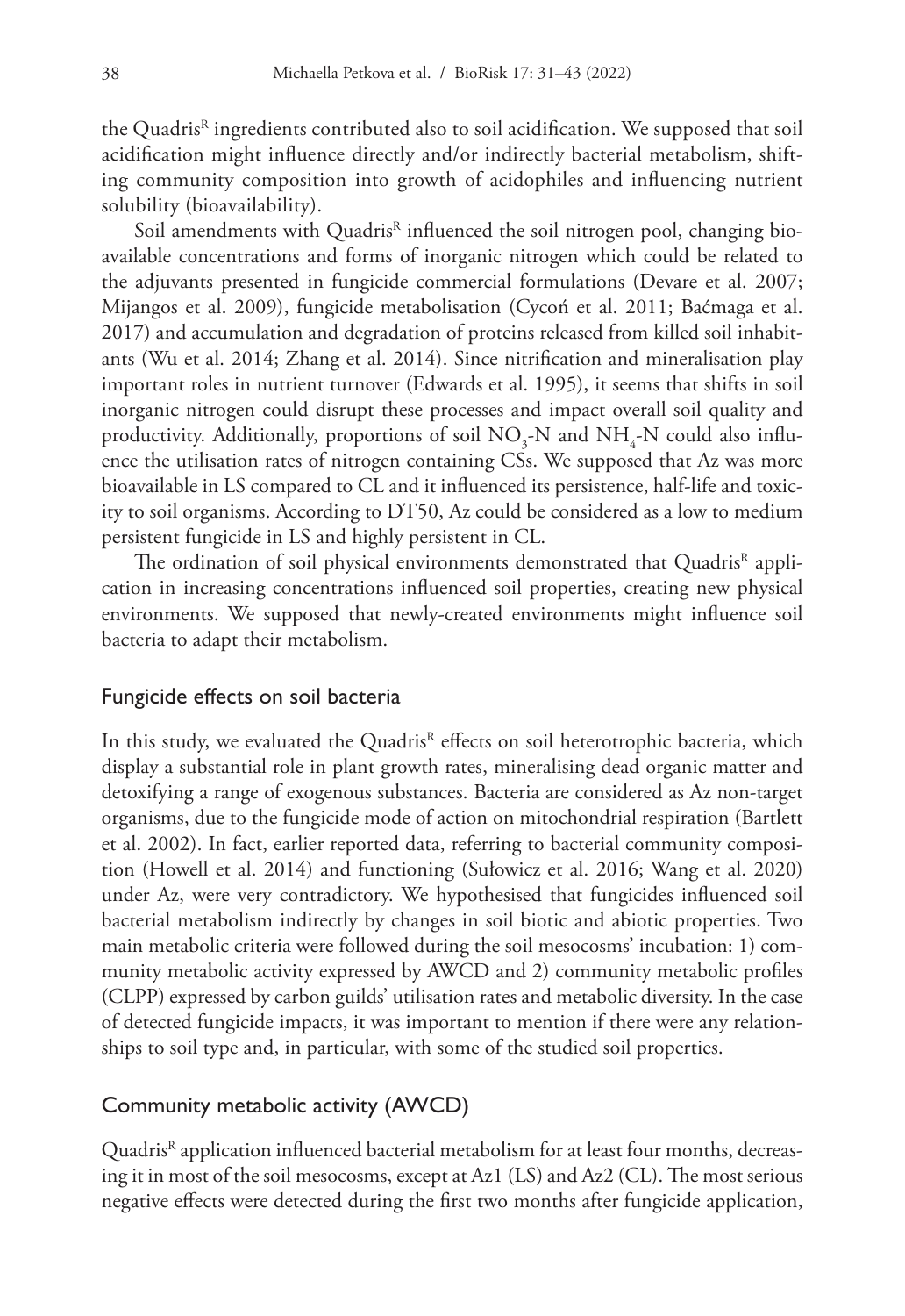followed by recovery and stimulation of bacterial metabolic activity (except Az3 at CL). Some researchers reported inhibitory effects of fungicides on bacterial metabolic activity (Zhang et al. 2014), although others advocated none or stimulation effects on AWCD (Muñoz-Leoz et al. 2011). We suppose that these contradictions arise from the fungicide chemical origin, applied concentrations and soil properties. In our study, soil properties were of significant importance for the differentiation of Quadris<sup>R</sup> effects on overall AWCD at Az2, but not at the other fungicide concentrations. Probably, the delayed stimulation effects at Az1 decreased the differences in AWCD between LS and CL, whereas the very high value of Az3 minimised the modulating effects of soil peculiarities on fungicide mode of action.

#### Community level physiological profiles (CLPP)

#### **Carbon guilds' utilisation rates**

Earlier studies (Bending et al. 2007) and our investigations (Aleksova et al. 2021) reported that azoxystrobin did not affect bacterial community structure, suggesting that the fungicide shifted bacterial metabolism via chemical toxicity and/or phenotypic bacterial adaptation to environmental changes. The dissimilarity between LS and CL under Quadris<sup>R</sup>, applied at a field recommended concentration, was referred towards CH and CA utilisation. These results confirmed the findings of some authors (Kenarova et al. 2014; Yu et al. 2020) that the utilisation of carbohydrates and carboxylic acids was sensitive to environmental disturbance and it could be used to indicate the alterations that occurred in bacterial functional profiles under stress. Additionally, in this study, we related that fungicide-affected soil physical environments. Probably, the differences in pH, clay content and organic matter concentration between the two soil types reflected differently on CH and CA bioavailability; hence, on bacterial adaptations to changed soil nutrient pools. Great differences in temporal profiles of CH and CA utilisation (not shown here) were detected in the late fungicide exposure stage (D90–D120), when the utilisation of the two CGs increased dramatically at LS (by 45%, on average) and stabilised (CH) or decreased by 15% (CA) at CL.

Higher fungicide concentrations (Az2 and Az3) widened the spectrum of impacted CGs, but these effects could be related to soil chemical pollution, rather than to the controlled use of Quadris<sup>R</sup> for plant protection.

#### Metabolic diversity

In both soil types, Quadris<sup>R</sup> application influenced metabolic evenness rather than on metabolic richness, which might be explained by the intrinsic bacterial community capacity to be metabolic resistant, resilient and redundant (Fenchel and Finlay 2004; Meyer et al. 2004). Some bacteria show a high degree of metabolic tolerance (resistance) to changing environmental conditions (Meyer et al. 2004), whereas others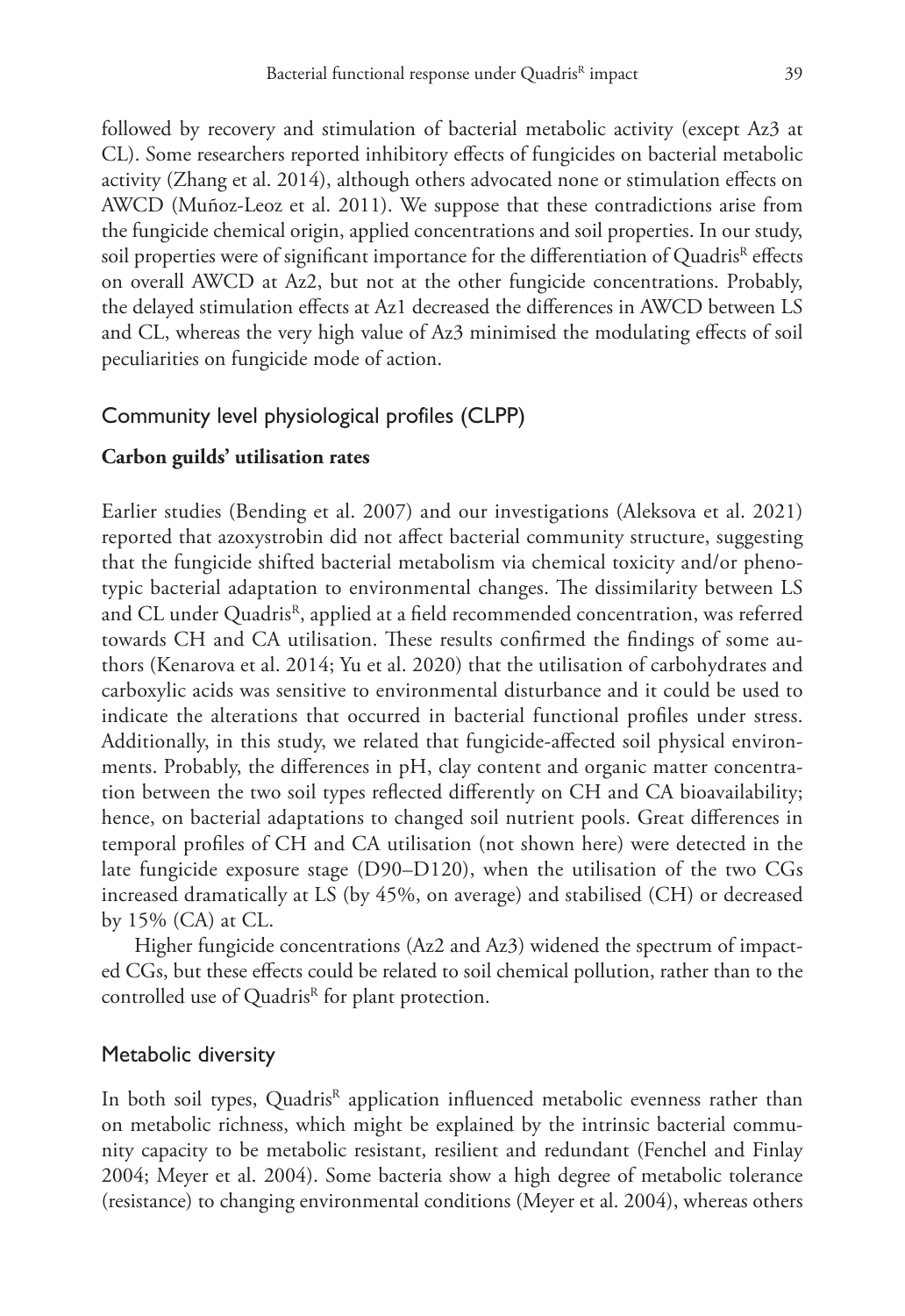are capable to adapt quickly to the new nutrient inputs for rapid growth (resilience) (Fenchel and Finlay 2004). Further, the extremely high abundance and diversity of bacteria are arguments for their metabolic redundancy, ensuring ecosystem functioning (nutrient turnover), even in extreme conditions.

We assumed that Quadris<sup>R</sup> significantly changed soil nutrient pools and the changes might occur due to soil accumulation of dead fungal biomass, induction of detoxification agents (mainly proteins) - molecules that can later be metabolised by the same microbiota (Degens et al. 2000), changes in soil pH and/or fungicide adjuvants' inputs (Syngenta 2021). Changes in soil mesocosms affected in different ways bacterial capacity to use CSs – ranging from inhibition to stimulation. Interesting was the stimulation effects of Quadris<sup>R</sup> on the utilisation of γ-Hydroxybutyric acid, 2-Hydroxy benzoic acid and α-Ketobutyric acid at CL. Stimulated utilisation of 2-Hydroxy benzoic acid and α-Ketobutyric acid under fungicide tetraconazole was observed earlier by Sułowicz et al. (2016).

### **Conclusions**

The study showed that soil properties (soil texture, pH and organic and inorganic substances) were of significant importance for the fate of applied fungicide Quadris $R$ , as well as its effects on bacterial metabolism. The fungicide decreased for at least four months the overall bacterial activity (AWCD), shifted the metabolite profiles (CLPPs) of bacterial communities and changed the preferred carbon sources and metabolic diversity. Fungicide also affected the mode of environmental control on bacteria, in accordance with soil peculiarities.

#### **Acknowledgements**

This study was financially supported by the National Research Fund of the Bulgarian Ministry of Education and Science (grant DN 11/6 - Dec, 2017).

## **References**

- Aleksova M (2020) Microbial assessment of soil resistance and resilience after fungicide azoxystrobin application. PhD Thesis. Sofia University "St. Kliment Ohridski". [in Bulgarian]
- Aleksova M, Kenarova A, Boteva S, Georgieva S, Chanev Ch, Radeva G (2021) Effects of increasing concentrations of fungicide Quadris<sup>R</sup> on bacterial functional profiling in loamy sand soil. Archives of Microbiology 203(7): 4385–4396.<https://doi.org/10.1007/s00203-021-02423-2>
- Baćmaga M, Kucharski J, Wyszkowska J (2015) Microbial and enzymatic activity of soil contaminated with azoxystrobin. Environmental Monitoring and Assessment 187(10): e615. <https://doi.org/10.1007/s10661-015-4827-5>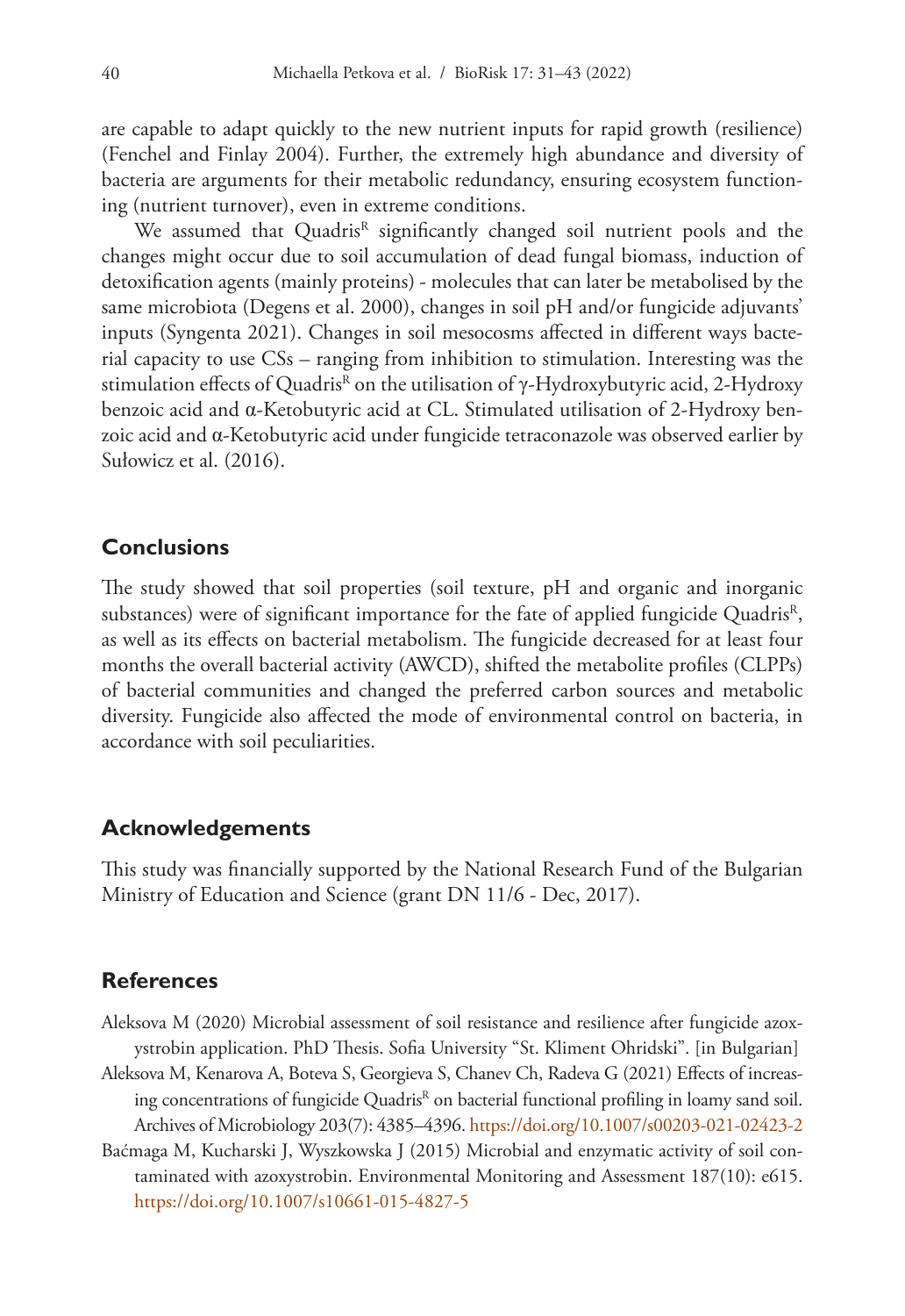- Baćmaga M, Wyszkowska J, Kucharski J (2017) Bioaugmentation of soil contaminated with azoxystrobin. Water, Air, and Soil Pollution 228(1): e19. [https://doi.org/10.1007/s11270-](https://doi.org/10.1007/s11270-016-3200-9) [016-3200-9](https://doi.org/10.1007/s11270-016-3200-9)
- Bartlett DW, Clough JM, Godwin JR, Hall AA, Hamer M, Parr-Dobrzanski B (2002) The strobilurin fungicides. Pest Management Science 58(7): 649–662.<https://doi.org/10.1002/ps.520>
- Bending GD, Rodríguez-Cruz MS, Lincoln SD (2007) Fungicide impacts on microbial communities in soils with contrasting management histories. Chemosphere 69(1): 82–88. <https://doi.org/10.1016/j.chemosphere.2007.04.042>
- Cycoń M, Wójcik M, Piotrowska-Seget Z (2011) Biodegradation kinetics of the benzimidazole fungicide thiophanate-methyl by bacteria isolated from loamy sand soil. Biodegradation 22(3): 573–583. <https://doi.org/10.1007/s10532-010-9430-4>
- Degens BP, Schipper LA, Sparling GP, Vojvodic-Vukovic M (2000) Decreases in organic C reserves in soils can reduce the catabolic diversity of soil microbial communities. Soil Biology & Biochemistry 32(2): 189–196. [https://doi.org/10.1016/S0038-0717\(99\)00141-8](https://doi.org/10.1016/S0038-0717(99)00141-8)
- Devare M, Londoño-R LM, Thies JE (2007) Neither transgenic Bt maize (MON863) nor tefluthrin insecticide adversely affect soil microbial activity or biomass: A 3-year field analysis. Soil Biology & Biochemistry 39(8): 2038–2047. [https://doi.org/10.1016/j.soil](https://doi.org/10.1016/j.soilbio.2007.03.004)[bio.2007.03.004](https://doi.org/10.1016/j.soilbio.2007.03.004)
- Edwards CA, Abe T, Striganova BR (1995) Structure and Function of Soil Communities. Kyoto University Press, Kyoto, 152 pp.
- Fenchel T, Finlay BJ (2004) The ubiquity of small species: Patterns of local and global diversity. Bioscience 54(8): 777–784. [https://doi.org/10.1641/0006-3568\(2004\)054\[0777:TUOS](https://doi.org/10.1641/0006-3568(2004)054%5B0777:TUOSSP%5D2.0.CO;2) [SP\]2.0.CO;2](https://doi.org/10.1641/0006-3568(2004)054%5B0777:TUOSSP%5D2.0.CO;2)
- FOCUS group (2006) Guidance document on estimating persistence and degradation kinetics from environmental fate studies on pesticides in EU registration. Report of the FOCUS work group on degradation kinetics. EC Document Reference Sanco/10058/2005 version, 2.0., 434 pp.
- Garland JL (1996) Analytical approaches to the characterization of samples of microbial communities using patterns of potential C source utilization. Soil Biology & Biochemistry 28(2): 213–221. [https://doi.org/10.1016/0038-0717\(95\)00112-3](https://doi.org/10.1016/0038-0717(95)00112-3)
- Garland JL, Mills AL (1991) Classification and characterization of heterotrophic microbial communities on the basis of patterns of community-level sole carbon-sources utilization. Applied and Environmental Microbiology 57(8): 2351–2359. [https://doi.org/10.1128/](https://doi.org/10.1128/aem.57.8.2351-2359.1991) [aem.57.8.2351-2359.1991](https://doi.org/10.1128/aem.57.8.2351-2359.1991)
- Ghosh RK, Singh N (2009) Effect of organic manure on sorption and degradation of azoxystrobin in soil. Journal of Agricultural and Food Chemistry 57(2): 632–636. [https://doi.](https://doi.org/10.1021/jf802716f) [org/10.1021/jf802716f](https://doi.org/10.1021/jf802716f)
- Hammer Ø, Harper DAT, Ryan PD (2001) PAST: Paleontological statistics software package for education and data analysis. Palaeontologia Electronica  $4(1)$ : 1–9. [https://palaeo](https://palaeo-electronica.org/2001_1/past/past.pdf)[electronica.org/2001\\_1/past/past.pdf](https://palaeo-electronica.org/2001_1/past/past.pdf)
- Han Y, Zhu L, Wang J, Wang J, Xie H, Zhang S (2014) Integrated assessment of oxidative stress and DNA damage in earthworms (*Eisenia fetida*) exposed to azoxystrobin. Ecotoxicology and Environmental Safety 107: 214–219.<https://doi.org/10.1016/j.ecoenv.2014.06.006>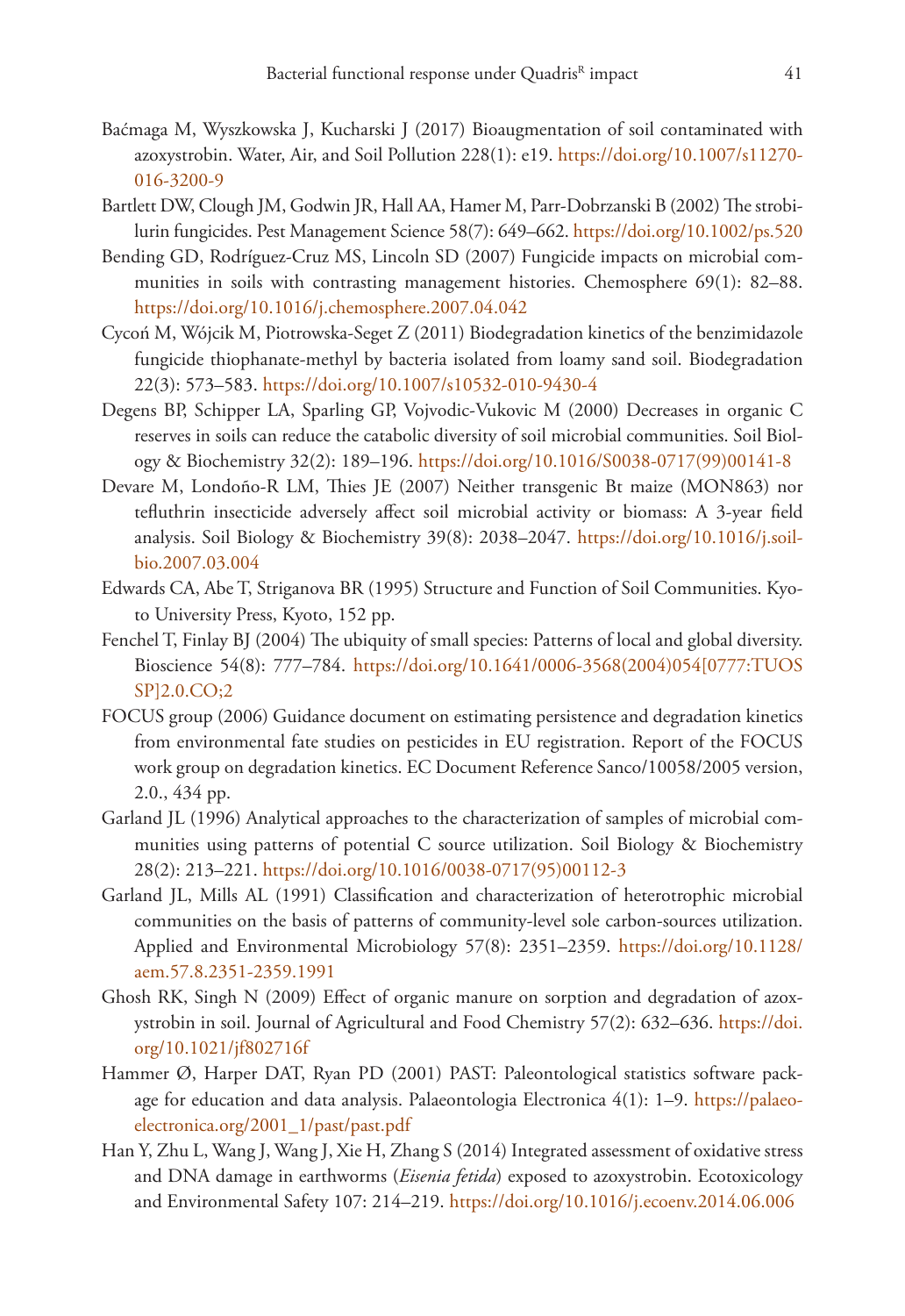- Howell CC, Semple KT, Bending GD (2014) Isolation and characterization of azoxystrobin degrading bacteria from soil. Chemosphere 95: 370–378. [https://doi.org/10.1016/j.che](https://doi.org/10.1016/j.chemosphere.2013.09.048)[mosphere.2013.09.048](https://doi.org/10.1016/j.chemosphere.2013.09.048)
- ISO 11277 (2009) Soil quality—determination of particle size distribution in mineral soil material. [http://www.iso.org/iso/catalogue\\_detail.htm?csnumber=54151](http://www.iso.org/iso/catalogue_detail.htm?csnumber=54151)
- Keeney DR, Nelson DW (1982) Nitrogen-inorganic forms. 2nd ed. In: Page AL, Miller RH, Keeney D (Eds) Methods of Soil Analysis, Part 2, Agronomy Monograph, 9. ASA and SSSA, Madison, 643–698.<https://doi.org/10.2134/agronmonogr9.2.2ed.c33>
- Kenarova A, Radeva G, Traykov I, Boteva S (2014) Community level physiological profiles of bacterial communities inhabiting uranium mining impacted sites. Ecotoxicology and Environmental Safety 100: 226–232.<https://doi.org/10.1016/j.ecoenv.2013.11.012>
- McGrath MT (2004) What are Fungicides. The Plant Health Instructor. [Updated 2016] <https://doi.org/10.1094/PHI-I-2004-0825-01>
- Meyer AF, Lipson DA, Martin AP, Schadt CW, Schmidt SK (2004) Molecular and metabolic characterization of cold-tolerant alpine soil *Pseudomonas* sensu stricto. Applied and Environmental Microbiology 70(1): 483–489. [https://doi.org/10.1128/AEM.70.1.483-](https://doi.org/10.1128/AEM.70.1.483-489.2004) [489.2004](https://doi.org/10.1128/AEM.70.1.483-489.2004)
- Mijangos I, Becerril JM, Albizu I, Epelde L, Garbisu C (2009) Effects of glyphosate on rhizosphere soil microbial communities under two different plant composition by cultivationdependent and -independent methodologies. Soil Biology & Biochemistry 41(3): 505– 513.<https://doi.org/10.1016/j.soilbio.2008.12.009>
- Muñoz-Leoz B, Ruiz-Romera E, Antigüedad I, Garbisu C (2011) Tebuconazole application decreases soil biomass and activity. Soil Biology & Biochemistry 43(10): 2176–2183. [https://](https://doi.org/10.1016/j.soilbio.2011.07.001) [doi.org/10.1016/j.soilbio.2011.07.001](https://doi.org/10.1016/j.soilbio.2011.07.001)
- Olsen SR (1982) Phosphorus. 2nd ed. In: Page AL, Miller RH, Keeney D (Eds) Methods of soil analysis, Part 2, Agronomy Monograph, 9. ASA and SSSA, Madison, 1040–1042.
- Rodrigues ET, Lopes I, Pardal MA (2013) Occurrence, fate and effects of azoxystrobin in aquatic ecosystems: A review. Environment International 53: 18–28. [https://doi.org/10.1016/j.](https://doi.org/10.1016/j.envint.2012.12.005) [envint.2012.12.005](https://doi.org/10.1016/j.envint.2012.12.005)
- Singh N, Singh SB, Mukerjee I, Gupta S, Gajbhiye VT, Sharma PK, Goel M, Dureja P (2010) Metabolism of 14C-azoxystrobin in water at different pH. Journal of Environmental Science and Health. Part. B, Pesticides, Food Contaminants, and Agricultural Wastes 45(2): 123–127.<https://doi.org/10.1080/03601230903471910>
- SSDS (1993) Soil Survey Manual. United States Department of Agriculture, 63–65. [Retrieved 30 August 2014]
- Sułowicz S, Cycoń M, Piotrowska-Seget Z (2016) Non-target impact of fungicide tetraconazole on microbial communities in soils with different agricultural management. Ecotoxicology (London, England) 25(6): 1047–1060. <https://doi.org/10.1007/s10646-016-1661-7>
- Syngenta (2021) QUADRIS Safety data sheet. [https://www.syngenta.co.uk/sites/g/files/](https://www.syngenta.co.uk/sites/g/files/zhg151/f/media/2021/10/11/quadris_v22.0_0.pdf?token=1633945964) [zhg151/f/media/2021/10/11/quadris\\_v22.0\\_0.pdf?token=1633945964](https://www.syngenta.co.uk/sites/g/files/zhg151/f/media/2021/10/11/quadris_v22.0_0.pdf?token=1633945964)
- Vincelli P (2002)  $\mathrm{Q}_\mathrm{o}$ I (Strobilurin) Fungicides: Benefits and Risks. The Plant Health Instructor. [https://www.apsnet.org/edcenter/disimpactmngmnt/topc/Pages/StrobilurinFungicides.](https://www.apsnet.org/edcenter/disimpactmngmnt/topc/Pages/StrobilurinFungicides.aspx) [aspx](https://www.apsnet.org/edcenter/disimpactmngmnt/topc/Pages/StrobilurinFungicides.aspx)